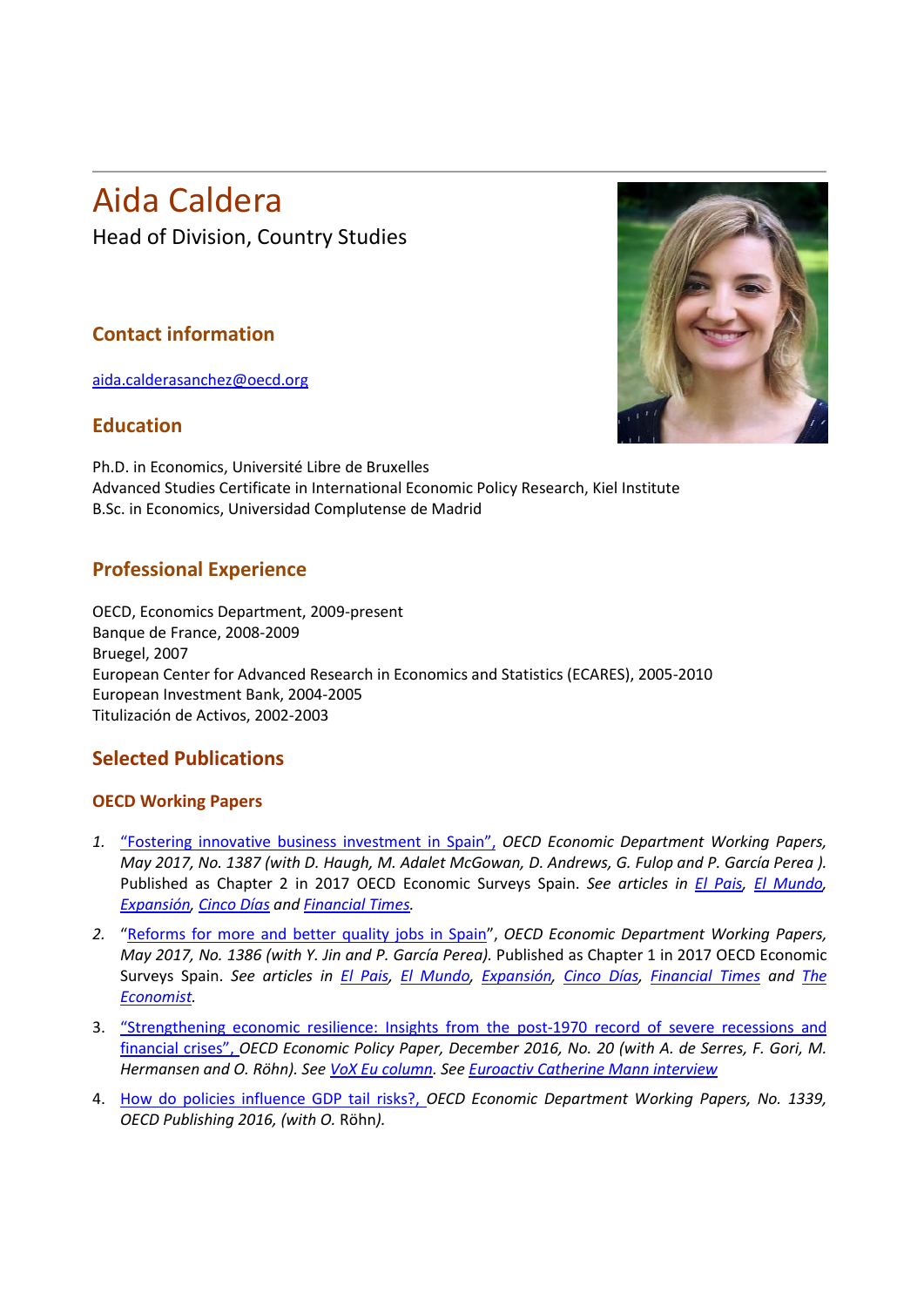- 5. ["Can reforms promoting growth increase financial fragility?" an empirical assessment"](http://www.oecd-ilibrary.org/economics/can-reforms-promoting-growth-increase-financial-fragility_5jln0421ld25-en), *OECD Economic Department Working Papers, No. 1340, OECD Publishing 2016, (with F. Gori).*
- *6.* ["Reforming in a difficult macroeconomic context: A review of the issues and recent literature"](http://www.oecd-ilibrary.org/economics/reforming-in-a-difficult-macroeconomic-context_5jlzgj45b3q0-en), *OECD Economic Department Working Papers 1292 , OECD Publishing, 2016 (with Alain de Serres and Naomitsu Yashiro). Se[e VOX EU](http://voxeu.org/article/structural-reforms-difficult-times) column, [ECOSCOPE](https://oecdecoscope.wordpress.com/2016/05/25/structural-reforms-in-a-difficult-time/) blog, See article in [Bloomberg](https://www.bloomberg.com/view/articles/2016-09-08/a-rock-star-economist-s-warning-on-low-rates) ( 4 September 2016)*
- 7. ["Economic resilience: a new set of vulnerability indicators for OECD countries"](http://dx.doi.org/10.1787/5jrxhgjw54r8-en), *OECD Economics Department Working Papers 1249, OECD Publishing, 2015,* (with O. Röhn, M. Hermansen and M. Rasmussen). *See [VOX EU](http://voxeu.org/article/economic-resilience-new-set-vulnerability-indicators) column. Se[e Economic Resilience Website](http://www.oecd.org/economy/growth/economic-resilience.htm)* for set of indicators*.*
- *8.* ["Economic resilience: what role for policies"](http://dx.doi.org/10.1787/5jrxhgf61q5j-en), *OECD Economics Department Working Papers 1251, OECD Publishing, 2015,* (with M. Rasmussen and O. Röhn). *See [VOX EU](http://voxeu.org/article/economic-resilience-new-set-vulnerability-indicators) column. See [Economic](http://www.oecd.org/economy/growth/economic-resilience.htm)  [Resilience Website.](http://www.oecd.org/economy/growth/economic-resilience.htm)*
- 9. ["Improving well-being in the United States"](https://ideas.repec.org/p/oec/ecoaaa/1146-en.html), *OECD Economics Department Working Papers 1146, OECD Publishing, 2014,* (with P. Lenain and Sarah Fleche). Published as Chapter 1 in 2014 OECD Economic Surveys United States. See article in the [Wall Street Journal.](http://blogs.wsj.com/numbers/some-advice-on-making-americans-happier-1511/)
- 10. "An exploration of the determinants of the subjective well-being of Americans during the Great [Recession"](https://ideas.repec.org/p/oec/ecoaaa/1158-en.html), *OECD Economics Department Working Papers, 1158, 2014, OECD Publishing (with C. Tassot)*
- 11. ["Policies for making the Chilean labour market more inclusive"](https://ideas.repec.org/p/oec/ecoaaa/1117-en.html), *OECD Economics Department Working Papers, 1117, 2014, OECD Publishing.* Published as Chapter 1 in 2013 OECD Economic Surveys Chile.
- 12. "Improving fiscal federal relations for a stronger Mexico", *OECD Economics Department Working Paper, No. 1078, 2013.* Published as Chapter 3 in 2013 OECD Economic Surveys Mexico. See article in [El Universal](http://archivo.eluniversal.com.mx/finanzas/102456.html)
- 13. ["Building blocks for a better functioning housing market in Chile"](http://olisweb.oecd.org/vgn-ext-templating/auth.jsp?docId=JT03315592&documentId=492100&original=/ECO-WKP(2012)20-ENG.pdf&date=1328697782153&fileName=JT03315592.pdf&organisationId=1&originalURI=/vgn-ext-templating/auth.jsp), *OECD Economics Department Working Paper,* No.943, 2012. Published as Chapter 2 in 2012 OECD Economic Surveys Chile. See articles in [El Mercurio,](http://www.emol.com/noticias/economia/2012/01/17/521920/ocde-chile-erradicaria-la-pobreza-si-invierte-el-1--del-pib-en-gasto-social.html) [La Nación](http://www.lanacion.cl/noticias/economia/ocde/ocde-chile-erradicaria-la-pobreza-si-invierte-el-1-del-pib-en-gasto/2012-01-17/080107.html)
- 14. ["Towards a Better Understanding of the Informal Economy](http://www.oecd-ilibrary.org/economics/towards-a-better-understanding-of-the-informal-economy_5kgb1mf88x28-en) [Economy"](http://www.oecd-ilibrary.org/economics/towards-a-better-understanding-of-the-informal-economy_5kgb1mf88x28-en), *OECD Economics Department Working Paper,* No. 873, 2011 (with D. Andrews and Å. Johansson).
- 15. ["Housing and the Economy: Policies for Renovation"](http://www.oecd-ilibrary.org/economics/economic-policy-reforms-2011/housing-and-the-economy-policies-for-renovation_growth-2011-46-en) in: *Economic Policy Reforms: Going for Growth*  2011, OECD: Paris (with A. Caldera Sánchez and Å. Johansson).
- 16. ["Drivers of Homeownership in Selected OECD Countries](http://www.oecd-ilibrary.org/economics/drivers-of-homeownership-rates-in-selected-oecd-countries_5kgg9mcwc7jf-en)[",](http://ideas.repec.org/p/oec/ecoaaa/849-en.html) *OECD Economics Department Working Paper,* No. 849, 2011 (with D. Andrews).
- 17. ["To Move or Not to Move: What Drives Residential Mobility in the OECD?"](http://www.oecd-ilibrary.org/economics/to-move-or-not-to-move-what-drives-residential-mobility-rates-in-the-oecd_5kghtc7kzx21-en), *OECD Economics Department Working Paper,* No. 846, 2011 (with D. Andrews).
- 18. ["The Price Responsiveness of Housing Supply in OECD countries"](http://ideas.repec.org/p/oec/ecoaaa/837-en.html), *OECD Economics Department Working Paper,* No. 846, 2011 (with Å. Johansson).
- 19. ["Housing Markets and Structural Policies in OECD Countries"](http://www.oecd-ilibrary.org/economics/housing-markets-and-structural-policies-in-oecd-countries_5kgk8t2k9vf3-en), *OECD Economics Department Working Paper,* No. 836, 2011 (with D. Andrews and Å. Johansson). Published as "Housing and the Economy: Policies for Renovation" in OECD [Going for Growth](http://www.oecd.org/eco/growth/goingforgrowth.htm) 2011. See article in [The Economist](http://www.economist.com/news/finance-and-economics/21646801-highly-regulated-profession-fights-preserve-its-privileges-princes) (March 21, 2015). See dedicated [website.](http://www.oecd.org/eco/growth/housing-and-the-economy.htm)